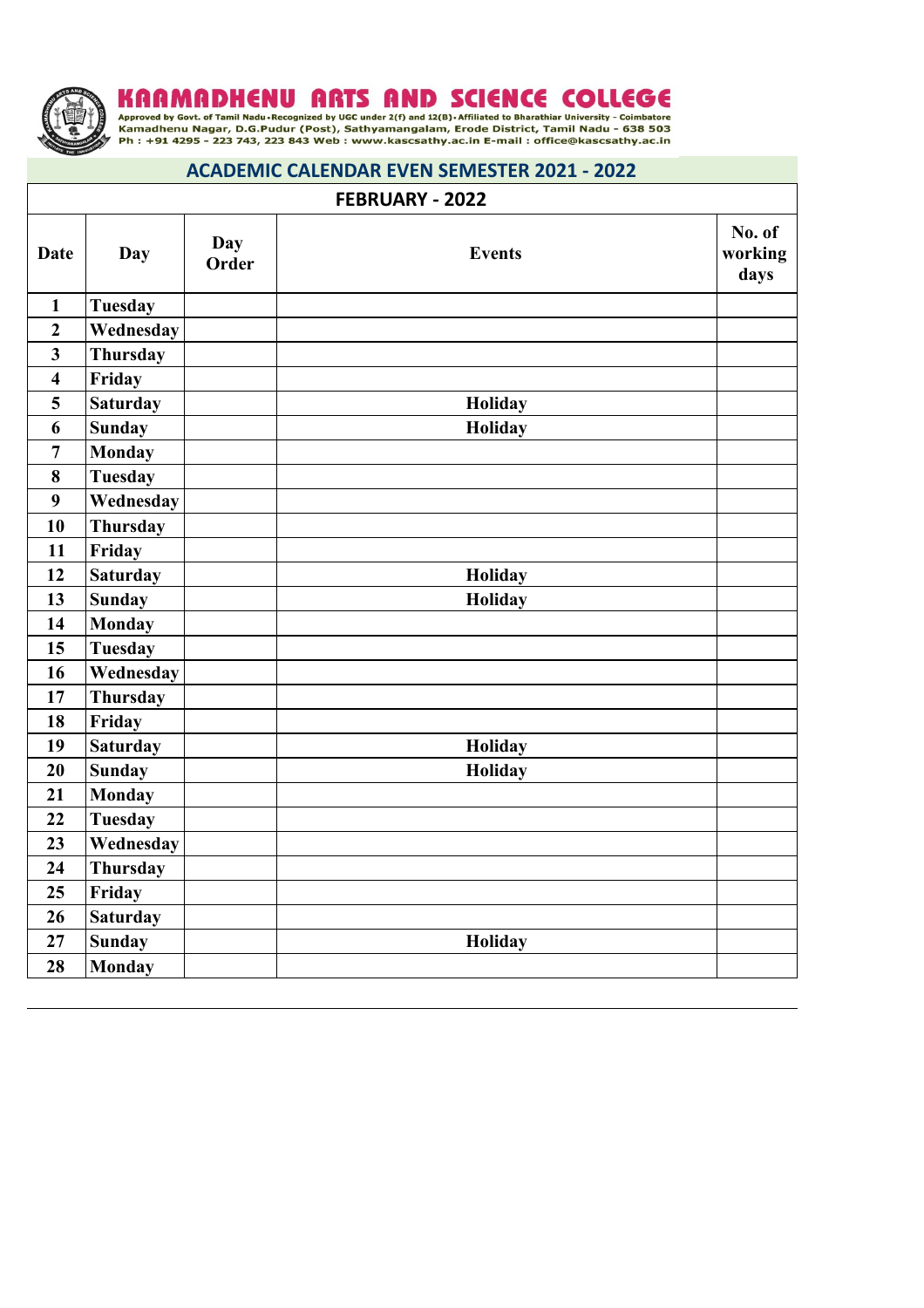| <b>MARCH-2022</b>       |                  |                     |                                    |                           |  |
|-------------------------|------------------|---------------------|------------------------------------|---------------------------|--|
| Date                    | Day              | <b>Day</b><br>Order | <b>Events</b>                      | No. of<br>working<br>days |  |
| $\mathbf{1}$            | <b>Tuesday</b>   |                     |                                    |                           |  |
| $\overline{2}$          | Wednesday        |                     |                                    |                           |  |
| $\overline{\mathbf{3}}$ | Thursday         |                     |                                    |                           |  |
| $\overline{\mathbf{4}}$ | Friday           | $\mathbf I$         | <b>Even Semester - Re-Opening</b>  | $\mathbf{1}$              |  |
| 5                       | <b>Saturday</b>  | $\mathbf{I}$        |                                    | $\boldsymbol{2}$          |  |
| 6                       | <b>Sunday</b>    |                     | Holiday                            |                           |  |
| $\overline{7}$          | <b>Monday</b>    | III                 |                                    | $\overline{\mathbf{3}}$   |  |
| 8                       | <b>Tuesday</b>   | IV                  |                                    | $\overline{\mathbf{4}}$   |  |
| 9                       | Wednesday        | $\mathbf{V}$        |                                    | 5                         |  |
| 10                      | Thursday         | VI                  |                                    | 6                         |  |
| 11                      | Friday           | $\mathbf I$         |                                    | $\overline{7}$            |  |
| 12                      | <b>Saturday</b>  | $\mathbf{I}$        |                                    | 8                         |  |
| 13                      | <b>Sunday</b>    |                     | Holiday                            |                           |  |
| 14                      | <b>Monday</b>    | III                 |                                    | 9                         |  |
| 15                      | <b>Tuesday</b>   | IV                  |                                    | 10                        |  |
| 16                      | Wednesday        | $\mathbf{V}$        |                                    | 11                        |  |
| 17                      | <b>Thursday</b>  | VI                  |                                    | 12                        |  |
| 18                      | Friday           | $\mathbf I$         |                                    | 13                        |  |
| 19                      | <b>Saturday</b>  | $\mathbf{I}$        |                                    | 14                        |  |
| 20                      | <b>Sunday</b>    |                     | Holiday                            |                           |  |
| 21                      | <b>Monday</b>    | III                 |                                    | 15                        |  |
| 22                      | <b>Tuesday</b>   | IV                  |                                    | 16                        |  |
| 23                      | <b>Wednesday</b> | $\mathbf{V}$        |                                    | 17                        |  |
| 24                      | <b>Thursday</b>  | VI                  |                                    | 18                        |  |
| 25                      | Friday           | I                   |                                    | 19                        |  |
| 26                      | <b>Saturday</b>  | $\mathbf{I}$        | <b>Class Committee Meeting - I</b> | 20                        |  |
| 27                      | <b>Sunday</b>    |                     | <b>Holiday</b>                     |                           |  |
| 28                      | <b>Monday</b>    | III                 |                                    | 21                        |  |
| 29                      | Tuesday          | IV                  |                                    | 22                        |  |
| 30                      | Wednesday        | $\mathbf{V}$        |                                    | 23                        |  |
| 31                      | Thursday         | VI                  |                                    | 24                        |  |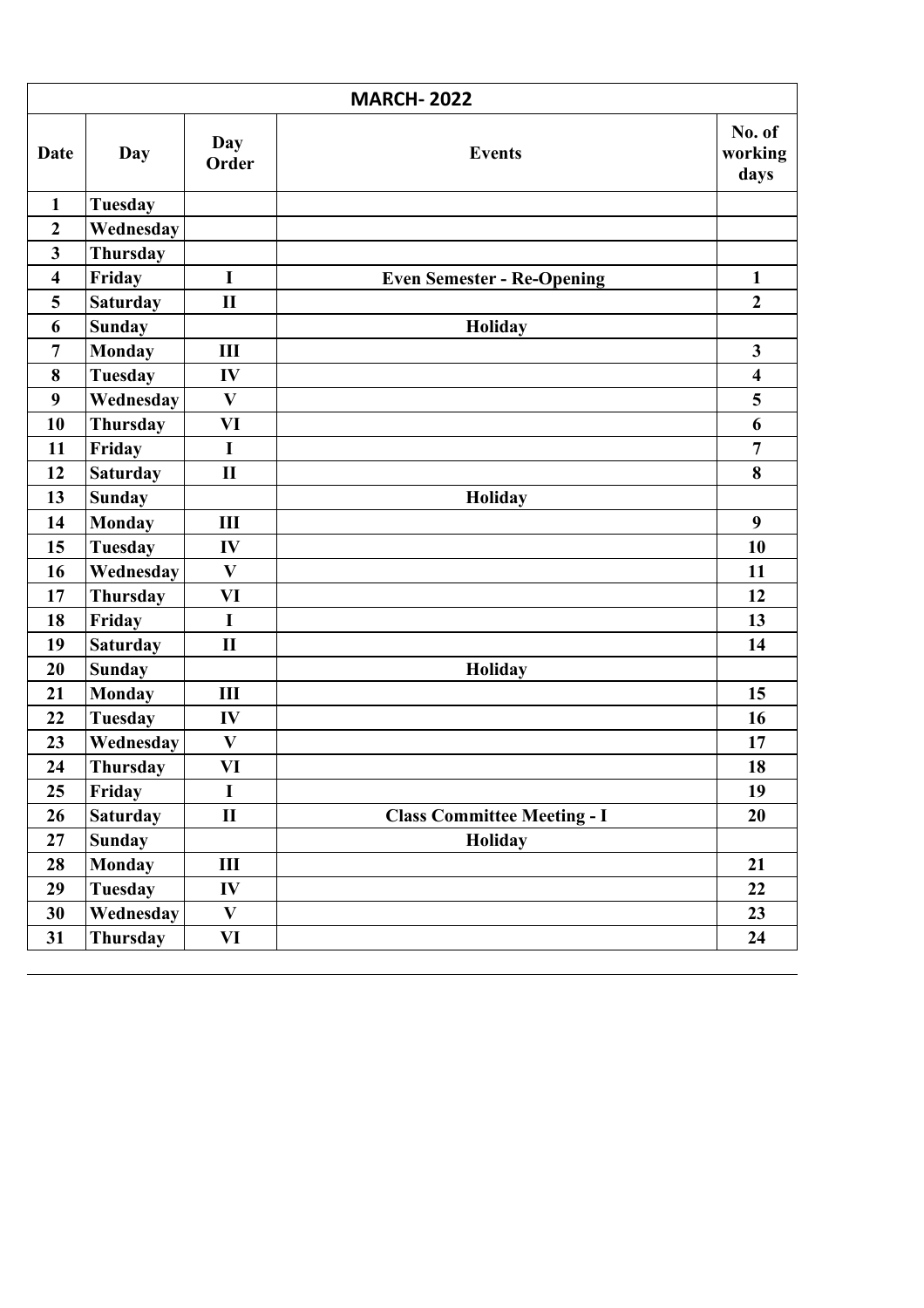| <b>APRIL-2022</b>       |                 |              |                                                |                           |
|-------------------------|-----------------|--------------|------------------------------------------------|---------------------------|
| Date                    | Day             | Day<br>Order | <b>Events</b>                                  | No. of<br>working<br>days |
| $\mathbf{1}$            | Friday          | $\mathbf I$  |                                                | 25                        |
| $\boldsymbol{2}$        | <b>Saturday</b> |              | <b>Telugu New Year Day - Holiday</b>           |                           |
| 3                       | <b>Sunday</b>   |              | Holiday                                        |                           |
| $\overline{\mathbf{4}}$ | <b>Monday</b>   | $\mathbf{I}$ | <b>Internal Examination-I</b>                  | 26                        |
| 5                       | <b>Tuesday</b>  | Ш            | <b>Internal Examination-I</b>                  | 27                        |
| 6                       | Wednesday       | IV           | <b>Internal Examination-I</b>                  | 28                        |
| 7                       | Thursday        | $\mathbf{V}$ | <b>Internal Examination-I</b>                  | 29                        |
| 8                       | Friday          | VI           | <b>Internal Examination-I</b>                  | 30                        |
| 9                       | <b>Saturday</b> | $\mathbf I$  | <b>Internal Examination-I</b>                  | 31                        |
| 10                      | <b>Sunday</b>   |              | <b>Holiday</b>                                 |                           |
| 11                      | <b>Monday</b>   | $\mathbf{I}$ |                                                | 32                        |
| 12                      | <b>Tuesday</b>  | III          |                                                | 33                        |
| 13                      | Wednesday       | IV           | <b>Internal Examination-I -Feedback</b>        | 34                        |
| 14                      | <b>Thursday</b> |              | Tamil New Year-Dr. Ambedkar Birthday - Holiday |                           |
| 15                      | Friday          |              | <b>Good Friday - Holiday</b>                   |                           |
| 16                      | <b>Saturday</b> | V            | <b>Mentor - Mentee Meeting - I</b>             | 35                        |
| 17                      | <b>Sunday</b>   |              | <b>Holiday</b>                                 |                           |
| 18                      | <b>Monday</b>   | VI           |                                                | 36                        |
| 19                      | <b>Tuesday</b>  | $\mathbf I$  |                                                | 37                        |
| 20                      | Wednesday       | $\mathbf{I}$ |                                                | 38                        |
| 21                      | Thursday        | III          |                                                | 39                        |
| 22                      | Friday          | IV           |                                                | 40                        |
| 23                      | <b>Saturday</b> | $\mathbf{V}$ | <b>Parents Meeting - I</b>                     | 41                        |
| 24                      | <b>Sunday</b>   |              | Holiday                                        |                           |
| 25                      | <b>Monday</b>   | VI           |                                                | 42                        |
| 26                      | <b>Tuesday</b>  | $\mathbf I$  |                                                | 43                        |
| 27                      | Wednesday       | $\mathbf{I}$ |                                                | 44                        |
| 28                      | Thursday        | III          |                                                | 45                        |
| 29                      | Friday          | IV           |                                                | 46                        |
| 30                      | <b>Saturday</b> | $\mathbf{V}$ | <b>Alumni Meeting</b>                          | 47                        |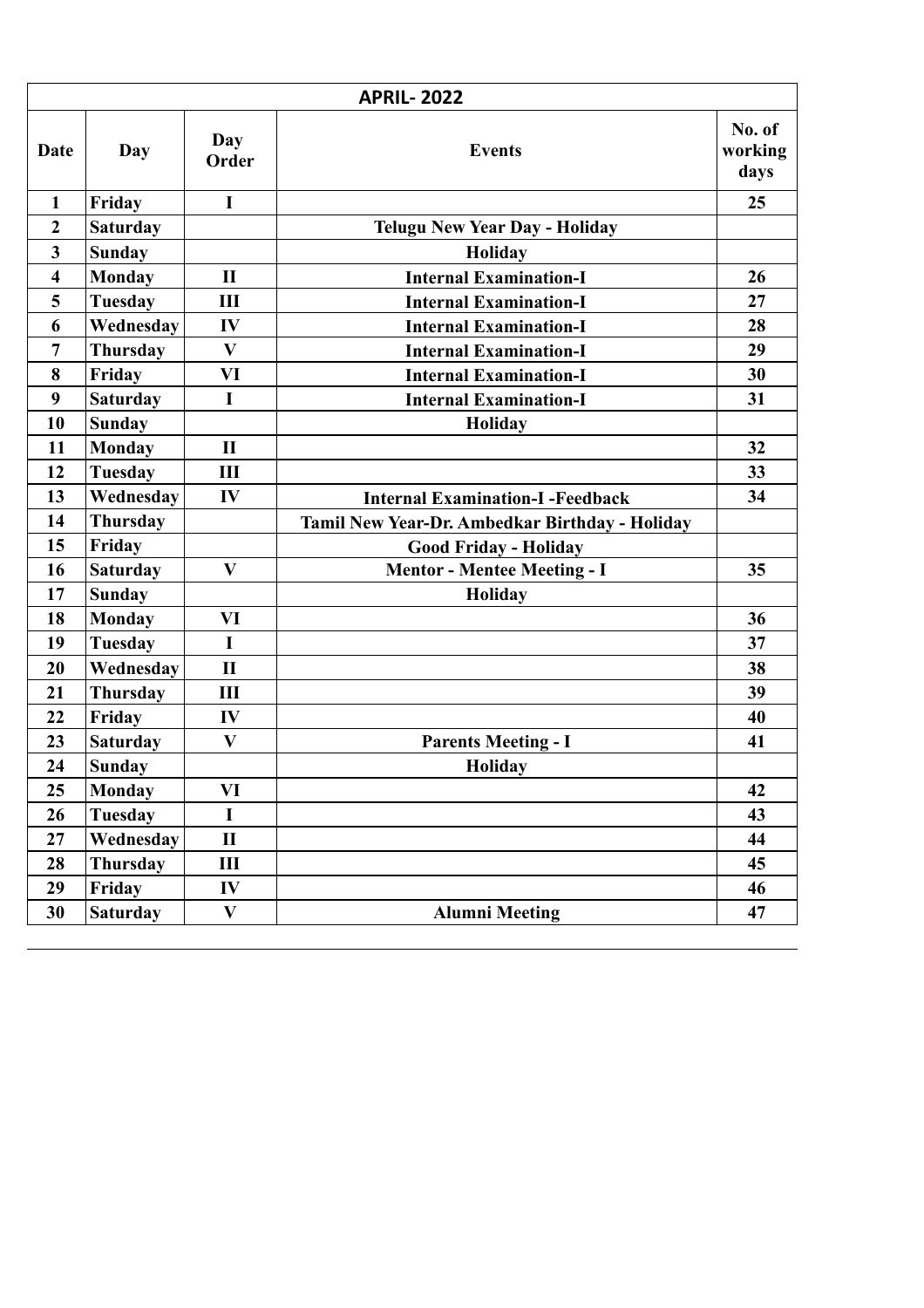| <b>MAY-2022</b>         |                 |              |                                          |                           |  |
|-------------------------|-----------------|--------------|------------------------------------------|---------------------------|--|
| Date                    | <b>Day</b>      | Day<br>Order | <b>Events</b>                            | No. of<br>working<br>days |  |
| $\mathbf{1}$            | <b>Sunday</b>   |              | <b>Labour Day-Holiday</b>                |                           |  |
| $\overline{2}$          | <b>Monday</b>   | VI           |                                          | 48                        |  |
| 3                       | <b>Tuesday</b>  |              | <b>Ramzan - Holiday</b>                  |                           |  |
| $\overline{\mathbf{4}}$ | Wednesday       | $\mathbf I$  |                                          | 49                        |  |
| 5                       | Thursday        | $\mathbf{I}$ |                                          | 50                        |  |
| 6                       | Friday          | III          |                                          | 51                        |  |
| 7                       | <b>Saturday</b> | IV           | <b>Class Committee Meeting - II</b>      | 52                        |  |
| 8                       | <b>Sunday</b>   |              | Holiday                                  |                           |  |
| 9                       | Monday          | $\mathbf{V}$ | <b>Internal Examination-II</b>           | 53                        |  |
| 10                      | <b>Tuesday</b>  | VI           | <b>Internal Examination-II</b>           | 54                        |  |
| 11                      | Wednesday       | $\mathbf I$  | <b>Internal Examination-II</b>           | 55                        |  |
| 12                      | Thursday        | $\mathbf{I}$ | <b>Internal Examination-II</b>           | 56                        |  |
| 13                      | Friday          | III          | <b>Internal Examination-II</b>           | 57                        |  |
| 14                      | <b>Saturday</b> | IV           | <b>Internal Examination-II</b>           | 58                        |  |
| 15                      | <b>Sunday</b>   |              | <b>Holiday</b>                           |                           |  |
| 16                      | <b>Monday</b>   | $\mathbf{V}$ |                                          | 59                        |  |
| 17                      | <b>Tuesday</b>  | VI           |                                          | 60                        |  |
| 18                      | Wednesday       | $\mathbf I$  |                                          | 61                        |  |
| 19                      | Thursday        | $\mathbf{I}$ |                                          | 62                        |  |
| 20                      | Friday          | III          | <b>Internal Examination-II -Feedback</b> | 63                        |  |
| 21                      | <b>Saturday</b> | IV           | <b>Mentor - Mentee Meeting - II</b>      | 64                        |  |
| 22                      | <b>Sunday</b>   |              | Holiday                                  |                           |  |
| 23                      | <b>Monday</b>   | $\bf{V}$     |                                          | 65                        |  |
| 24                      | <b>Tuesday</b>  | VI           |                                          | 66                        |  |
| 25                      | Wednesday       | I            |                                          | 67                        |  |
| 26                      | <b>Thursday</b> | $\mathbf{I}$ |                                          | 68                        |  |
| 27                      | Friday          | III          | <b>College Day/Sports Day</b>            | 69                        |  |
| 28                      | <b>Saturday</b> | IV           | <b>Cultural Day</b>                      | 70                        |  |
| 29                      | <b>Sunday</b>   |              | <b>Holiday</b>                           |                           |  |
| 30                      | <b>Monday</b>   | $\mathbf{V}$ |                                          | 71                        |  |
| 31                      | <b>Tuesday</b>  | VI           |                                          | 72                        |  |